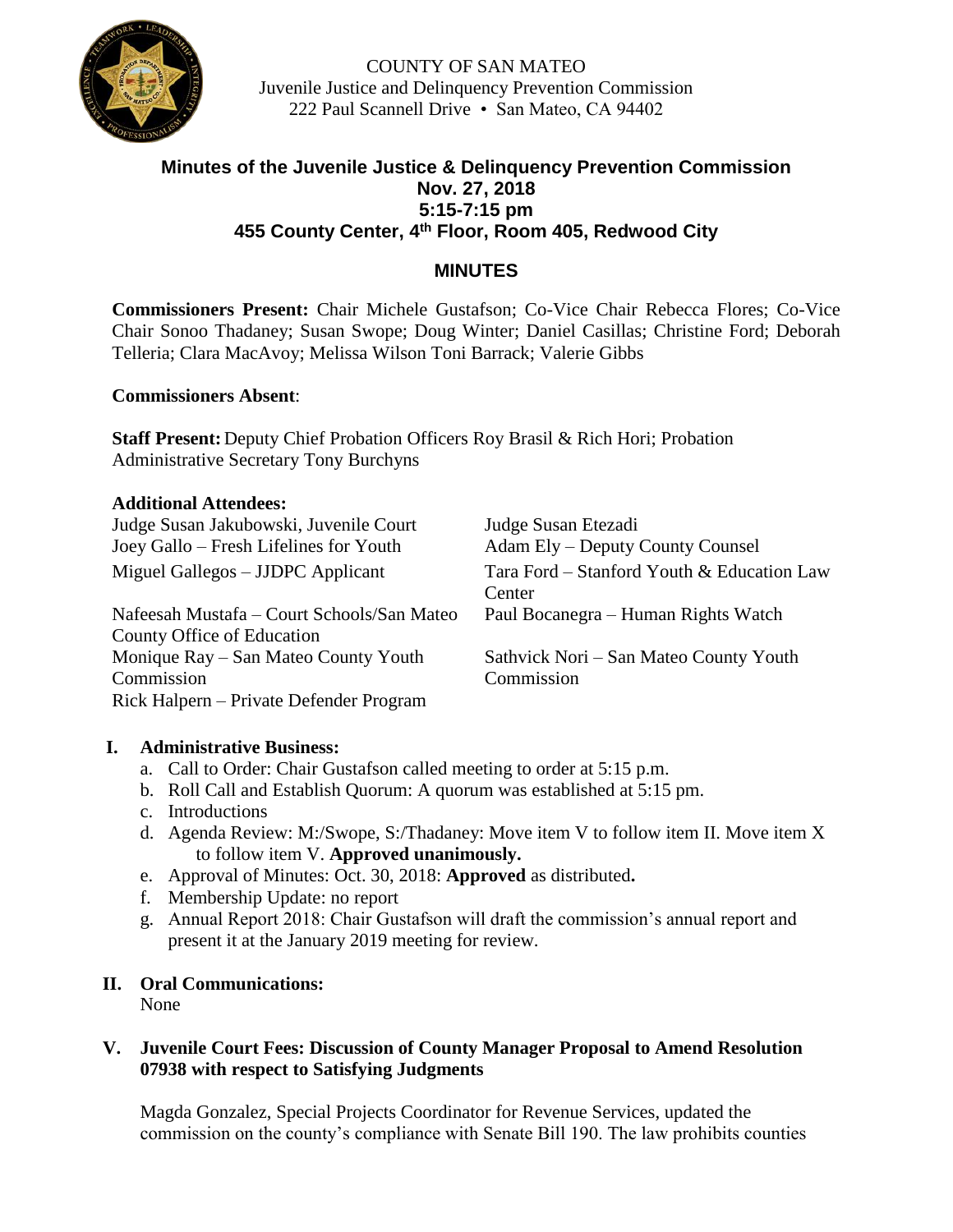from assessing administrative fees related to juvenile detention, electronic monitoring, legal representation, probation and drug testing. San Mateo County has been in compliance since Jan. 1, 2018, when the law took effect. The county also stopped collecting on outstanding administrative fees, and in April 2018, the Board of Supervisors to action to permanently cease collections on previously assessed fees.

Gonzales said the County is now focused on discharging liens on juvenile cases prior to Jan. 1, 2018. She indicated there are thousands of judgment liens in the County and officials are looking for the most efficient way to discharge liens on juvenile cases. Deputy County Manager Peggy Jenson said the County wants to gather more data before reporting back to the Commission in March 2019 to determine next steps in the process.

Co-Vice Chair Thadaney asked what the biggest challenges would be and if "best practices" have been established in other counties.

Deputy County Counsel Craig Baumgartner said the biggest challenge may be the sheer volume of paperwork and staff time involved in the process. He said counties have taken different approaches regarding previously assessed fees but he believes San Mateo County has been out in front on the issue. The next step is to determine the best and most cost effective way to complete the process.

Tara Ford of Stanford Youth and Education Law Program stressed the importance of developing an equitable process to help vulnerable families get their liens discharged.

Magda Gonzalez said families or individuals seeking to have liens on juvenile cases discharged can contact Revenue Services Division Manager Laura Williams at 650-363-4082 or lwilliams@smcgov.org. However she said the County is still developing a system to work through these cases in the most efficient manner.

Co-Chair Thadaney stressed the importance of helping less-privileged citizens get through the process and suggested the County take these considerations into account. The Commission can recommend tools for equity and inclusion, e.g. [https://www.kingcounty.gov/~/media/elected/executive/equity-social](https://protect-us.mimecast.com/s/HcgyCM8KJDczx9WGfklJZL)justice/2016/The Equity Impact Review checklist Mar2016.ashx?la=en.

# **X. Probation Report (DCPOs Brasil & Hori)**

Deputy Chief Probation Officers Roy Brasil and Rich Hori reported the following population levels for County juvenile detention facilities:

Youth Services Center (Juvenile Hall): 39 boys, 7 girls Camp Glenwood: 12 boys Camp Kemp: 5 girls Camp Kemp Girls Empowerment Program: 5 girls Youth in placement: 11; none out of state.

DCPO Brasil said the Juvenile Hall recently consolidated two of its housing units, combining the Elm 6 and Elm 7 older boys units into one unit. This has helped alleviate staffing issues while ensuring youth programs and education services continue uninterrupted.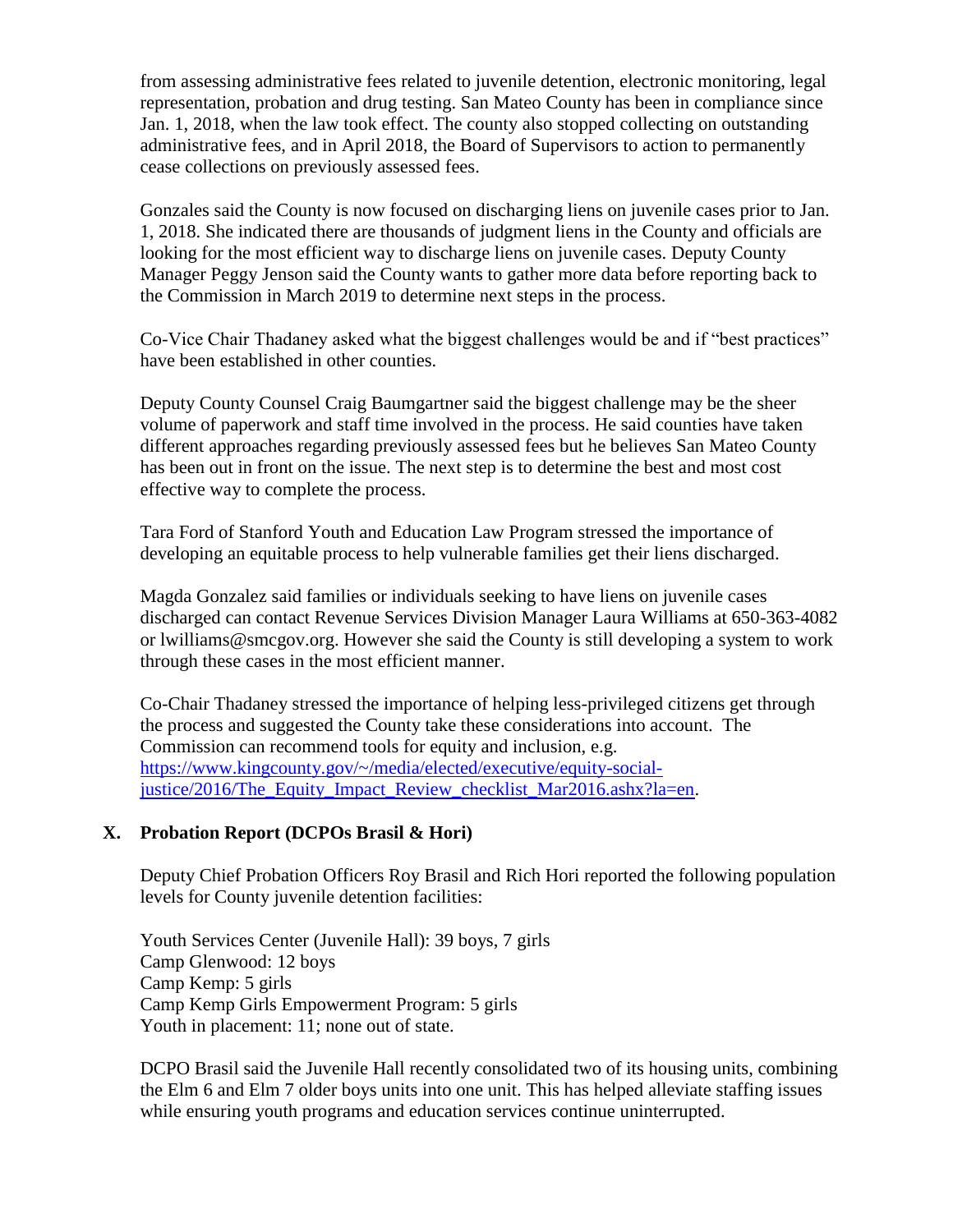Rick Halpern of the Private Defender Program asked how the merger has affected youth who should be kept apart from other youth for various reasons. DCPO Brasil said boys who need to be separated from the combined unit are diverted to the Pine 5 younger boys unit.

Halpern asked about younger boys having anxiety about being housed with older boys. DCPO Brasil said the staff is being diligent in assessing where to house the youth. He added there is enough space to avoid double-rooming.

Halpern asked if it was true that Camp Kemp may take girls from other counties. DCPO Brasil said there has been some talk of it but he has not been notified of any final decisions. He noted that the camp only has five girls in custody despite being rated for 30.

The Commission nominated Commissioner Casillas to serve as a liaison to the Probation Department regarding the redesign of the Camp Glenwood boys program, which is scheduled to move to the Youth Service Center in March 2019. DCPO Brasil said he would pass on the request to Chief Keene.

Chair Gustafson said she would email Chief Keene to ask about the status of the redesign effort and the JJDPC's role in the process.

DCPO Rich Hori (Juvenile Services Division) said he will become more involved in the process following Glenwood's move as the Probation Department works to develop a new reentry system for incarcerated youth.

Judge Jakubowski said she understands that many of the Glenwood boys don't want the camp to relocate from La Honda to the YSC. She also said the boys were unhappy to be moved to the YSC for two weeks this month due to unhealthy air conditions caused by wildfires in Northern California. To help them deal with the difficult transition, she said she offered many of the boys home passes for Thanksgiving in exchange for good behavior.

Rick Halpern, Private Defender Program, said he's concerned about there not being enough time to redesign the program before it moves to the YSC in March 2019. He said he was involved in the previous Glenwood redesign effort which took approximately a year but not all of those changes were ever implemented. Meanwhile, boys continue to be sentenced to Camp Glenwood under the impression they are going to the current low-security site in La Honda, not the YSC. He said the PDP's attorneys will seek new dispositions in those cases.

# **III. Elections for 2019**

The Commission nominated Gustafson, Thadaney and Flores to continue as Chair and Vice Co-Chairs, respectively, in 2019. **Approved unanimously**.

Other Commissioners' Roles for 2019:

- Court and Probation liaisons Debora Telleria and Toni Barrack
- Youth Commission liaison Christine Ford
- Inspections Committee lead Debora Telleria
- Court & Community Schools liaison Valerie Gibbs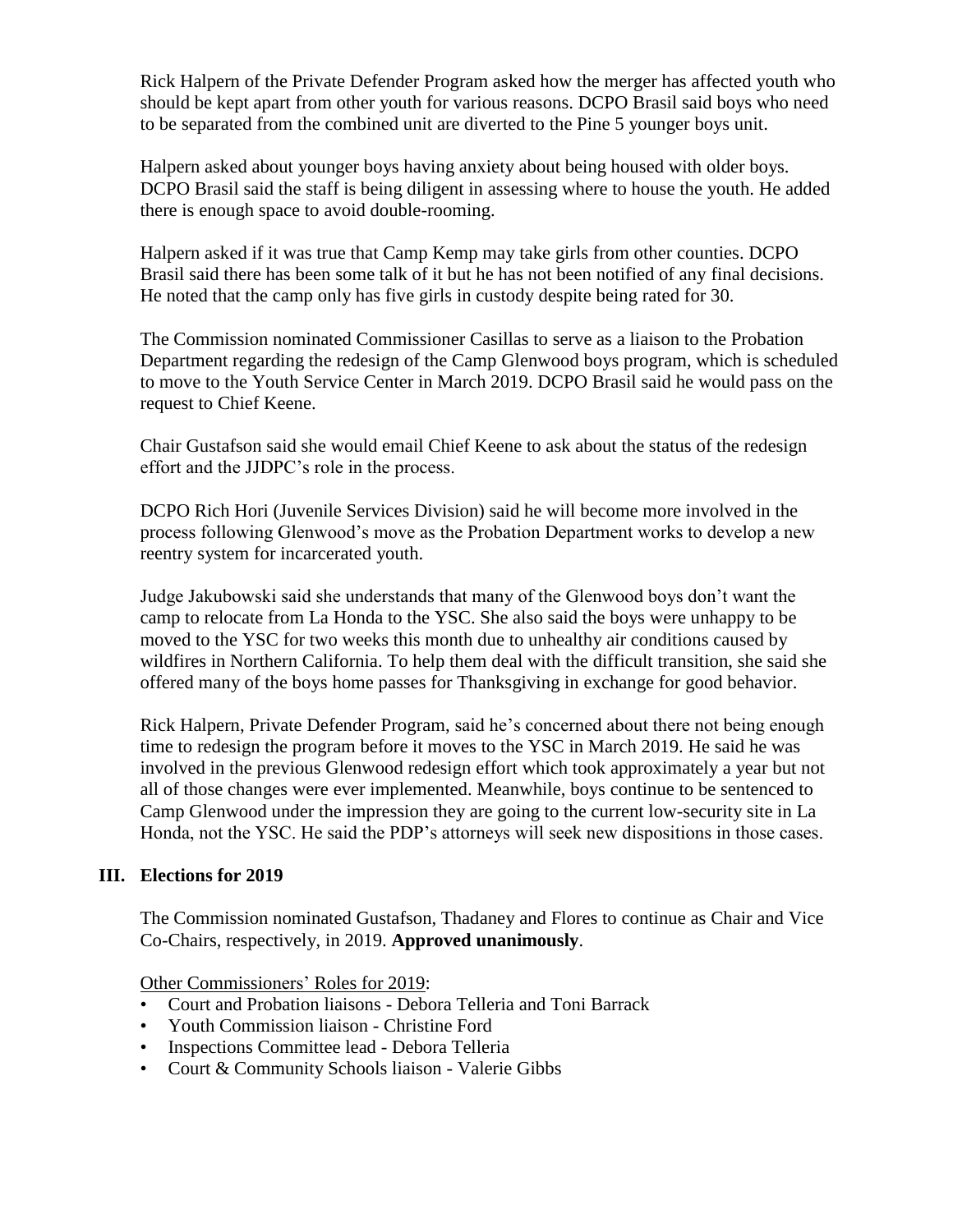• Education liaison(s) focusing on school discipline disparities, truancy, school reentry issues and/or other ways education interfaces with delinquency — Melissa Wilson, Christine Ford, Susan Swope

New roles: Liaison to PDP and DA's Office - *TBD* Communications lead – *TBD*

### **IX. Youth Commission Update**

San Mateo County Youth Commissioner Monique Ray spoke about the Youth Leadership Institute's Raise Your Voices Gala held on Nov. 15, 2018, and announced the Youth Commission upcoming Women's Mentorship Night set for March 8, 2019. She also mentioned the Youth Commission is seeking five adult mentors to help run poetry slams. Interested parties can contact the Youth Commission via JJDPC Chair Gustafson.

Youth Commissioner Sathvik Nori spoke briefly about perceived racial and gender biases on high school campuses in school discipline.

### **X. County Office of Education**

*No report.*

### **XI. Project Updates**

- a) Vocational Training and Makers Lab No Update.
- b) Youth Court No update. Commissioner Winter said he hopes to have more information at the next meeting about what local police departments and the County Office of Education would like to see in a possible youth court program.
- c) Group Homes No Update
- d) Prop 64 No update -
- e) Parent Guidebook No update
- f) User Test of Juvenile Justice System Commissioners MacAvoy, Swope, Gibbs, Barrack, Flores, Ford, Winter, Telleria said they would be interested in participating in the exercise.
- g) Community Resources Project Flores said Jobs for Youth is still testing its new youth resources website. The project is being funded through the San Mateo County Human Resources Department.

#### **XII. Discussion of Projects for 2019**

*Deferred to January 2019 meeting*

#### **XIII. Commissioner Comments/Announcements**

Nafeesah Mustafa, Assistant Principal of the Court and Community Schools Program, announced Project Change, a higher education project run in partnership with College of San Mateo, the County Office of Education and the Probation Department, has been awarded a California School Board Association Golden Bell Award.